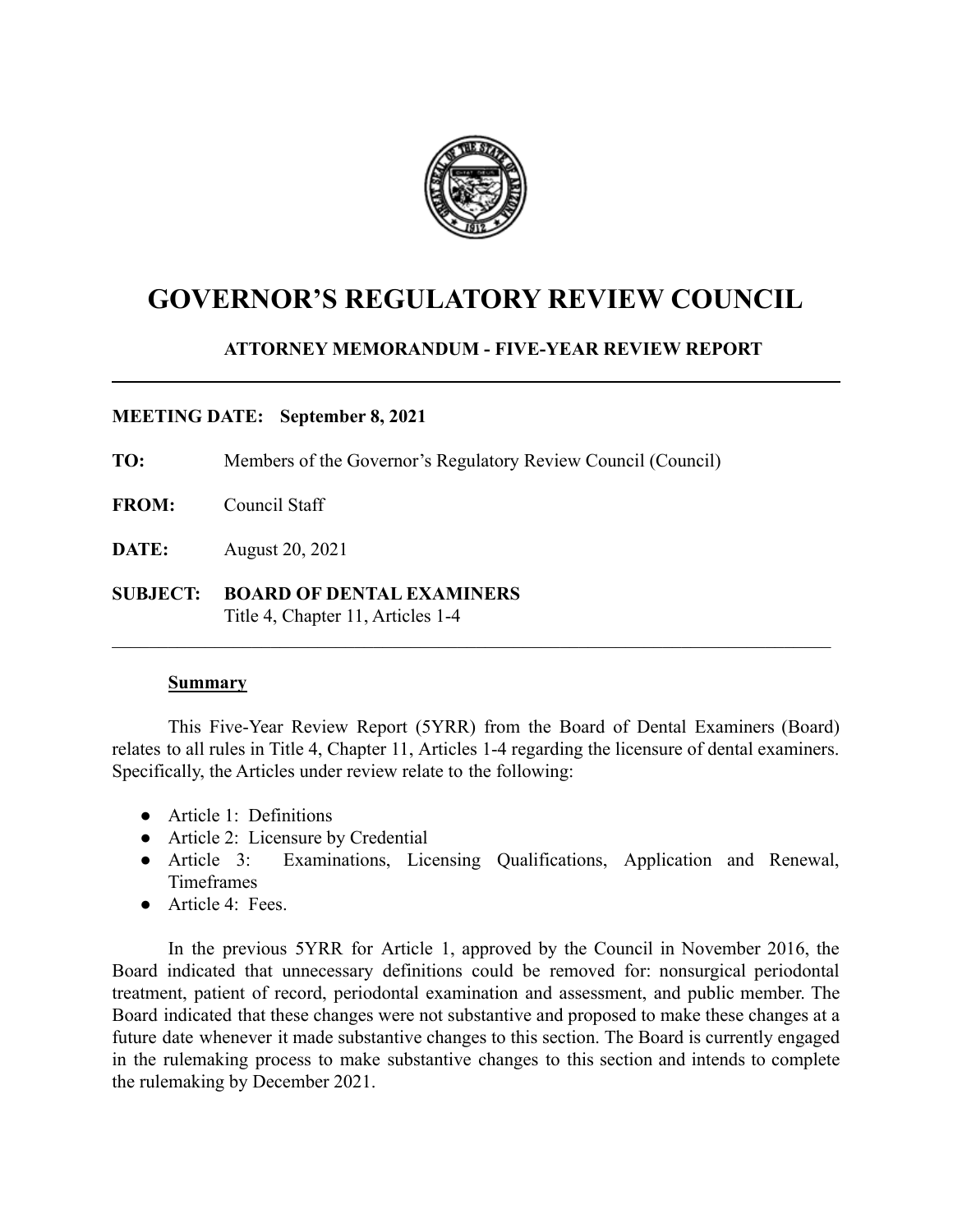In the previous 5YRR for Article 2, approved by the Council in November 2016, the Board indicated for some rules that some portions of the rules were duplicative and could be removed. The Board indicated that these changes were not substantive and proposed to make these changes at a future date whenever it made substantive changes to this section. The Board is currently engaged in the rulemaking process to make substantive changes to this section and intends to complete the rulemaking by December 2021.

The previous 5YRR for Article 3 was originally due in 2016, but was rescheduled to 2021 and is included in the current report.

In the previous 5YRR for Article 4, approved by the Council in November 2016, the Board indicated that internal references in Sections R4-11-402 and 406 needed to be updated and the title for R4-11-405 needed to be changed from "Other Fees" to "Charges for Board Services." The Board indicates that these changes were completed in a 2017 rulemaking.

#### **Proposed Action**

In the current report, as outlined above, the Board intends to amend rules in Articles 1 and 2 by completing a rulemaking by December 2021. Additionally, the Board indicates that HB2235, which passed through legislation and was signed into law on May 16, 2018, created a new mid-level dental profession in Arizona known as Dental Therapy that includes requirements to obtain and maintain a license for Dental Therapy services such as educational requirements, experience requirements, continuing education requirements, etc. The Board indicates it has received approval from the Governor's office to proceed with rulemaking to update its rules to account for this new dental profession and the corresponding statutory requirements. The Board indicates it is currently working on updating its rules to address Dental Therapy.

#### **1. Has the agency analyzed whether the rules are authorized by statute?**

The Board cites both general and specific authority for these rules.

#### **2. Summary of the agency's economic impact comparison and identification of stakeholders:**

The Board estimates that the economic impact of the reviewed rules is minimal. According to the Board, the main costs of the rulemaking are incurred by the Board and include staff time to process new and renewal applications. Establishing standards of practice is also beneficial to society.

The Board currently licenses approximately 5,464 dentists, 5,124 dental hygienists, 356 business entities, 14 dental consultants, zero restricted permits, and 12 denturists, totaling approximately 10,614 dental professionals and 356 business entities. The economic impact has not differed from that projected when the rules were amended effected November 8, 2003, January 5, 2014, April 3, 2016, and February 6, 2017.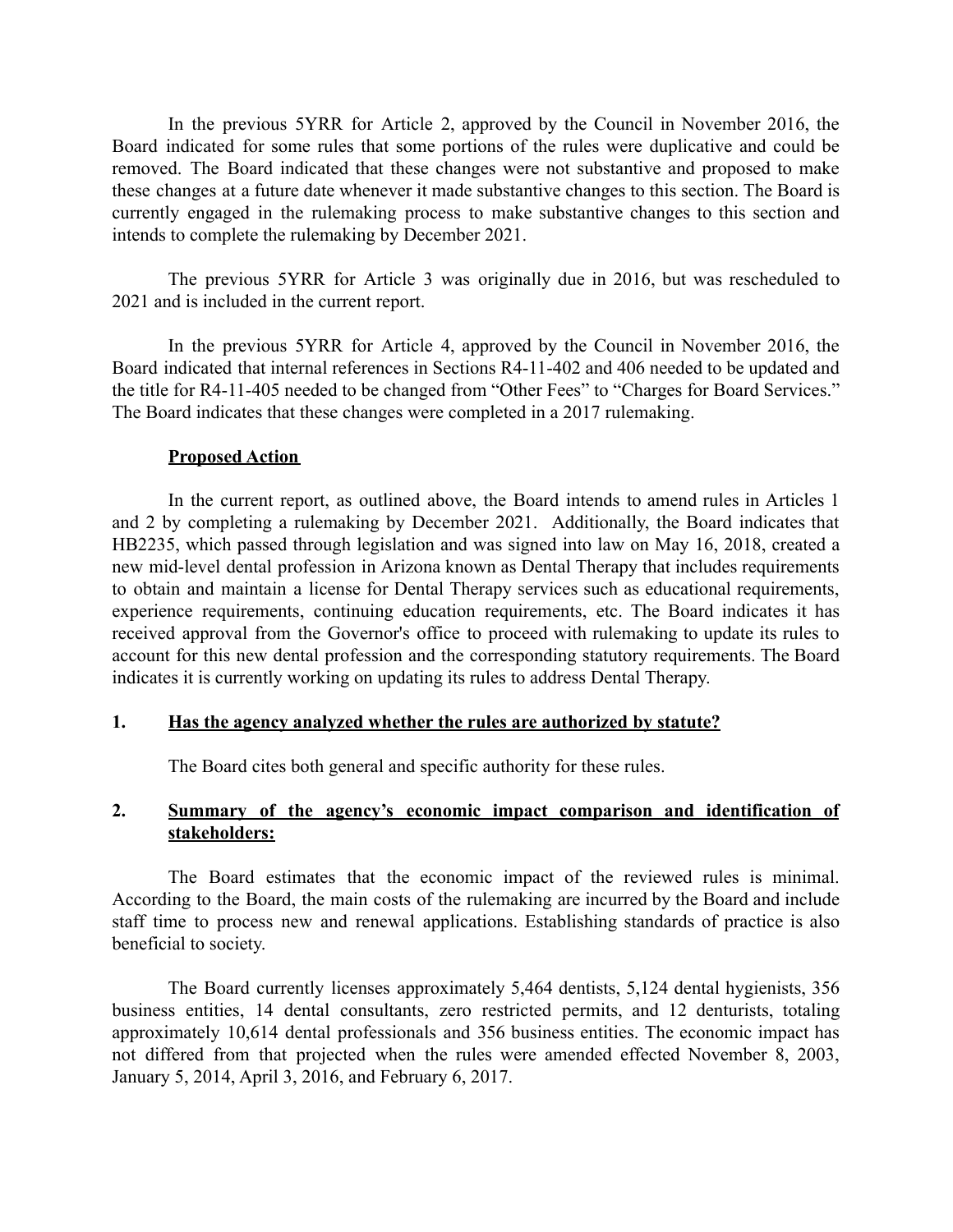# **3. Has the agency analyzed the costs and benefits of the rulemaking and determined that the rules impose the least burden and costs to those who are regulated?**

The Board indicates the rules impose the least burden and probable costs to regulated persons, which are outweighed by the probable benefits of the rules. After follow-up from Council staff, the Board further indicates that the rules simply clarify how licensees can meet the statutory requirements to obtain and maintain various dental licenses. As such, the Board does not believe the rules impose any additional requirements on licensees, and therefore, the rules are the least burdensome to ensure dental professionals are meeting the statutory requirements to practice safely in Arizona. The Board also indicates it regularly reviews its rules and makes appropriate changes when necessary to ensure that they remain the least burdensome, but still ensure licensees are meeting statutory requirements to practice safely. Thus, the Board maintains the benefits of the rules outweigh the costs to licensees to become licensed and maintain that license.

## **4. Has the agency received any written criticisms of the rules over the last five years?**

The Board indicates it received no written criticisms of the rules in the last five years.

# **5. Has the agency analyzed the rules' clarity, conciseness, and understandability?**

The Board indicates that the rules are clear, concise and understandable.

# **6. Has the agency analyzed the rules' consistency with other rules and statutes?**

The Board indicates that the rules are generally consistent with other rules and statutes with the exception of the following rules, which must be updated to account for statutory changes relating to the regulation of Dental Therapy in Arizona, as outlined above: R4-11-301, 303, 401, 403

# **7. Has the agency analyzed the rules' effectiveness in achieving its objectives?**

The Board indicates that the rules are effective in achieving their regulatory objectives.

# **8. Has the agency analyzed the current enforcement status of the rules?**

The Board indicates that the rules are currently enforced as written.

# **9. Are the rules more stringent than corresponding federal law and, if so, is there statutory authority to exceed the requirements of federal law?**

Not applicable. The Board indicates that there is no corresponding federal law.